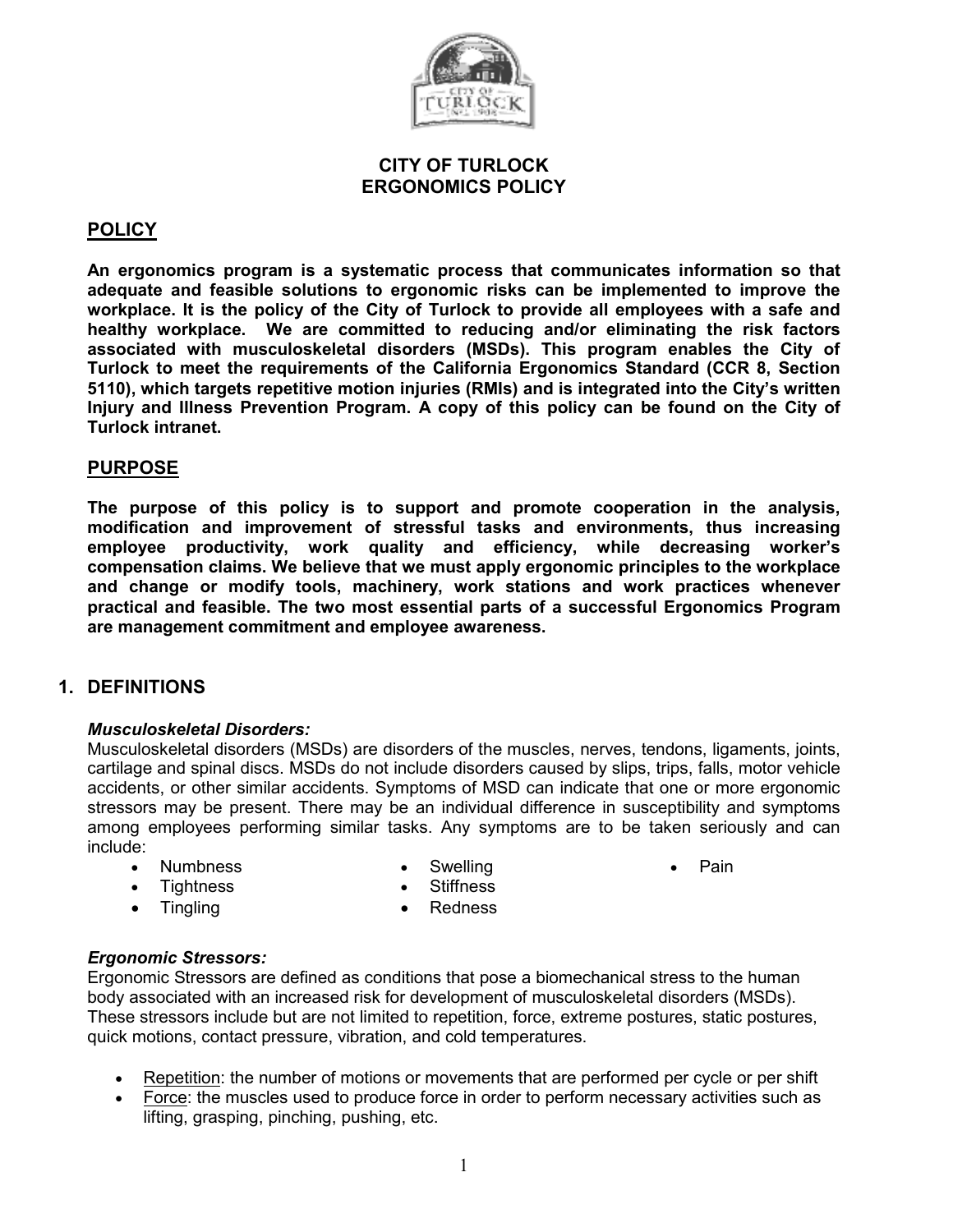- Extreme Postures: when muscles are required to work at a level near or at their maximum capacity.
- Static Postures: a special type of awkward posture which occurs when a body part is not moving, but is still doing work. Examples include sitting in a chair or holding an object.
- Contact Pressure: the pressure from resting part of the body against a sharp edge or corner. Resting the wrists or forearms on an edge of a desk while typing is one example.
- Vibration: Exposure to local vibration occurs when a specific part of the body comes in contact with a vibrating object, such as a power handtool. Exposure to whole-body vibration can occur while standing or sitting in vibrating environments or objects, such as when operating heavy-duty vehicles or large machinery.
- Cold Temperatures: reduce the natural elasticity of the body and reduce the sensation of touch (tactile feedback). In order to get the same amount of tactile feedback, an employee may exert more force than is necessary.

# 2. ROLES & RESPONSIBILITIES

For our ergonomics policy to be effective, all employees must understand their roles and responsibilities:

#### All employees should:

- Be aware of ergonomic issues; these include correct body positioning and basic furniture and equipment adjustment;
- Use the appropriate tools, equipment, parts, materials, and procedures in the manner established by mangers and supervisors and report when they are not in good condition;
- Take responsibility for his/her personal health and safety;
- Ask for help when they need it;
- Report discomfort to their supervisors:
- Report the need for repairs of equipment to their supervisor or other appropriate persons;
- Report MSD signs or symptoms and work-related MSD hazards to his/her manager/supervisor as early as possible to facilitate proactive interventions and/or prompt medical treatment.

#### Supervisors should:

- Be aware of ergonomic issues; these include correct body positioning and basic furniture and equipment adjustment;
- Observe employees at work:
- Evaluate workstation configuration;
- Offer recommendations and/or adjustments when necessary;
- Refer difficult situations to the Human Resources Department, through the Department Director, for further assessment.

# 3. WORK STRATEGY CONTROLS

When an ergonomic hazard has been identified, the Human Resources Department will work with the identifying department in minimizing, or eliminating when possible, the hazard. There are two general approaches to controlling ergonomic hazards: Engineering and Administrative.

Engineering Controls encompass the redesigning of the workplace and the elimination of the risk factors or hazards. Examples of engineering controls include, but are not limited to, restructuring tasks, providing adequate work space for task motions and installing adjustable equipment.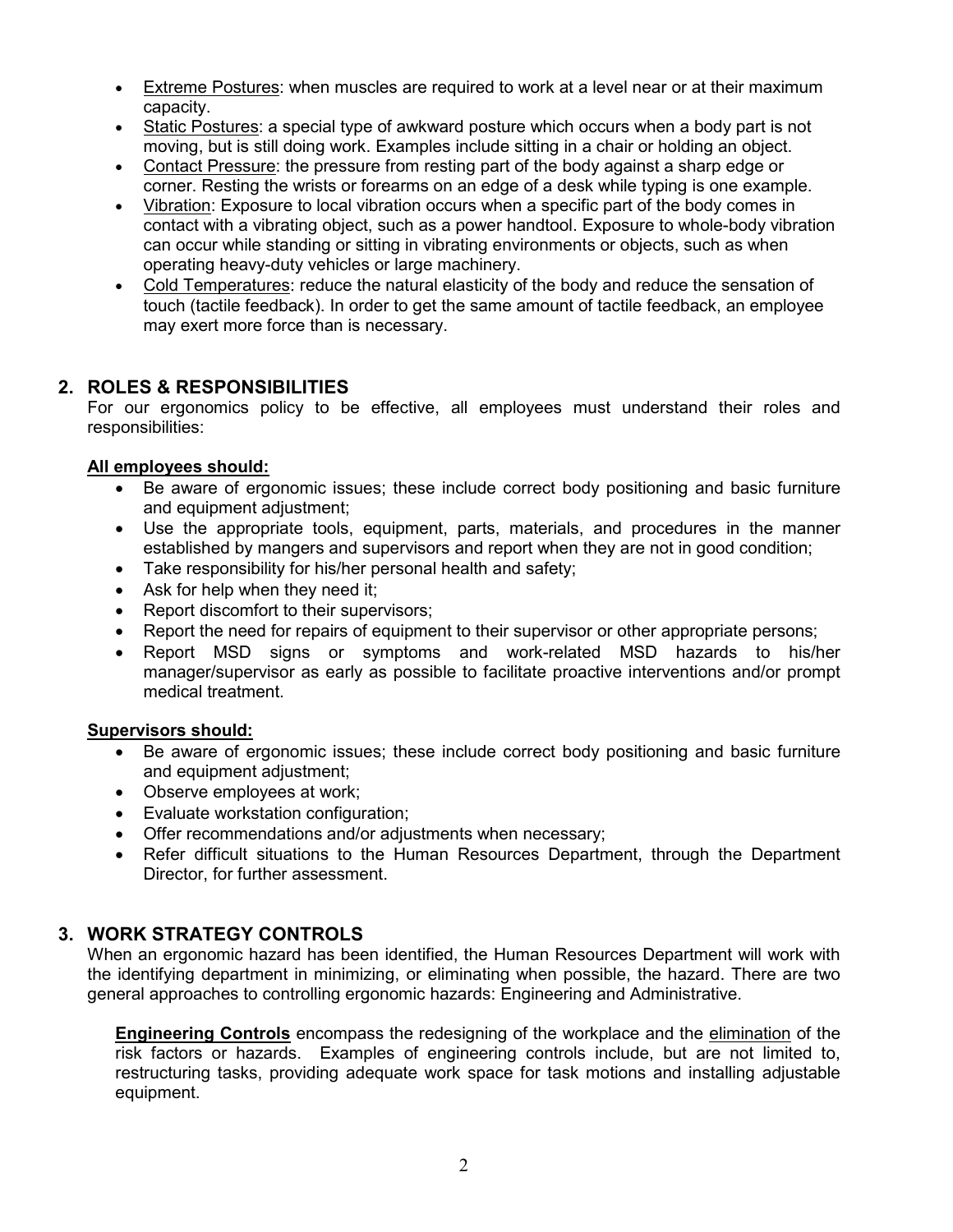Administrative Controls are workplace policies, procedures, and practices that minimize the exposure of workers to risk conditions (i.e., remove the worker). Examples of administrative controls include, but are not limited to, providing adequate rest breaks, establishing task rotation and monitoring work practices to reinforce safe work procedures.

**Personal Protective Equipment (PPE)** requires an employee to use equipment to prevent exposure to the ergonomic risk factor/hazard. Examples of PPE include gloves that protect the hands from cuts and clothes that protect against the cold.

# 4. REPORTING PROCEDURES AND WORKSITE EVALUATIONS

Ergonomic stressors should be dealt with on a departmental basis whenever possible. If necessary, an employee or their supervisor may request an ergonomic evaluation of a work area or work process by submitting to Human Resources, via their supervisor or department director, a written request. HR will then oversee an ergonomic evaluation. Once completed, Human Resources will be provided with written documentation of the evaluation and will work with the employee and his/her supervisor to reduce/ eliminate stressors, based on the evaluation.

- Worksite evaluations and recommended ergonomic solutions will be documented. The evaluation records will be kept in Human Resources.
- The employee's direct supervisor will be responsible for implementing any recommended corrective actions. The employee will be informed by his/her supervisor of the potential exposures and recommended solutions. The employee will be asked for input regarding ideas about improving ergonomics in his/her work area.
- The employee will be responsible for using equipment correctly and performing tasks as outlined in the corrective action plan.
- Human Resources will contact the supervisor and/or employee within 90 days to conduct a follow-up worksite evaluation to measure the effectiveness and/or implementation status of the recommendation(s).

# 5. MEDICAL MANAGEMENT

Pursuant to the law, the City of Turlock provides medical care to all employees injured at work. The City of Turlock maintains a good working relationship with our medical care provider, Work Wellness. All work-related injuries and illnesses will be referred to Work Wellness unless the injured employee has notified The City of Turlock in writing that other provisions have been made prior to an injury or illness (Pre-designation of Personal Physician).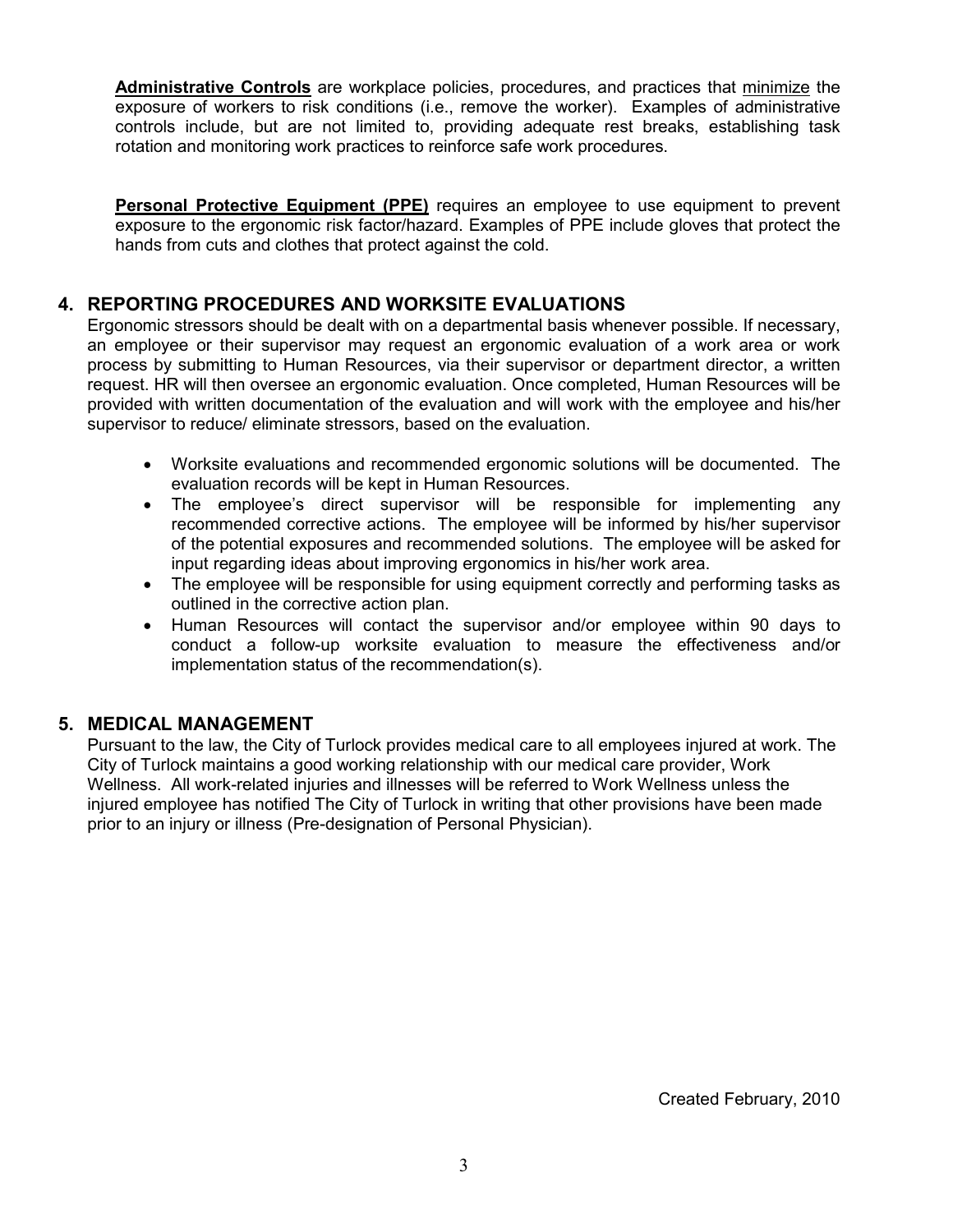# Appendix A

# TITLE 8 - CALIFORNIA ERGONOMICS STANDARD

#### Subchapter 7. General Industry Safety Orders Group 15. Occupational Noise Article 106. Ergonomics

#### 5110. Repetitive Motion Injuries.

(a) Scope and application. This section shall apply to a job, process, operation where a repetitive motion injury (RMI) has occurred to more than one employee under the following conditions:

(1) Work related causation. The repetitive motion injuries (RMIs) were predominantly caused (i.e. 50% or more) by a repetitive job, process, or operation;

(2) Relationship between RMIs at the workplace. The employees incurring the RMIs were performing a job process, or operation of identical work activity. Identical work activity means that the employees were performing the same repetitive motion task, such as but not limited to word processing, assembly or, loading;

(3) Medical requirements. The RMIs were musculoskeletal injuries that a licensed physician objectively identified and diagnosed; and

(4)Time requirements. The RMIs were reported by the employees to the employer in the last 12 months but not before July 3, 1997.

(b) Program designed to minimize RMIs. Every employer subject to this section shall establish and implement a program designed to minimize RMIs. The program shall include a worksite evaluation, control of exposures which have caused RMIs and training of employees.

(1) Worksite evaluation. Each job, process, or operation of identical work activity covered by this section or a representative number of such jobs, processes, or operations of identical work activities shall be evaluated for exposures which have caused RMIs.

(2) Control of exposures which have caused RMIs. Any exposures that have caused RMIs shall, in a timely manner, be corrected or if not capable of being corrected have the exposures minimized to the extent feasible. The employer shall consider engineering controls, such as work station redesign, adjustable fixtures or tool redesign, and administrative controls, such as job rotation, work pacing or work breaks.

(3) Training. Employees shall be provided training that includes an explanation of:

- (A) The employer's program;
- (B) The exposures which have been associated with RMIs;
- (C) The symptoms and consequences of injuries caused by repetitive motion;
- (D) The importance of reporting symptoms and injuries to the employer; and
- (E) Methods used by the employer to minimize RMIs.

(c) Satisfaction of an employer's obligation. Measures implemented by an employer under subsection (b)(1), (b)(2), or (b)(3) shall satisfy the employer's obligations under that respective subsection, unless it is shown that a measure known to but not taken by the employer is substantially certain to cause a greater reduction in such injuries and that this alternative measure would not impose additional unreasonable costs.

Note: Authority cited: Sections 142.3 and 6357. Labor Code. Reference: Sections 142.3 and 6357. Pulaski v. Occupational Safety & Health Stds. Bd. (1999) 75 Cal.App.4th 1315 [90 Cal. Rptr. 2d 54].